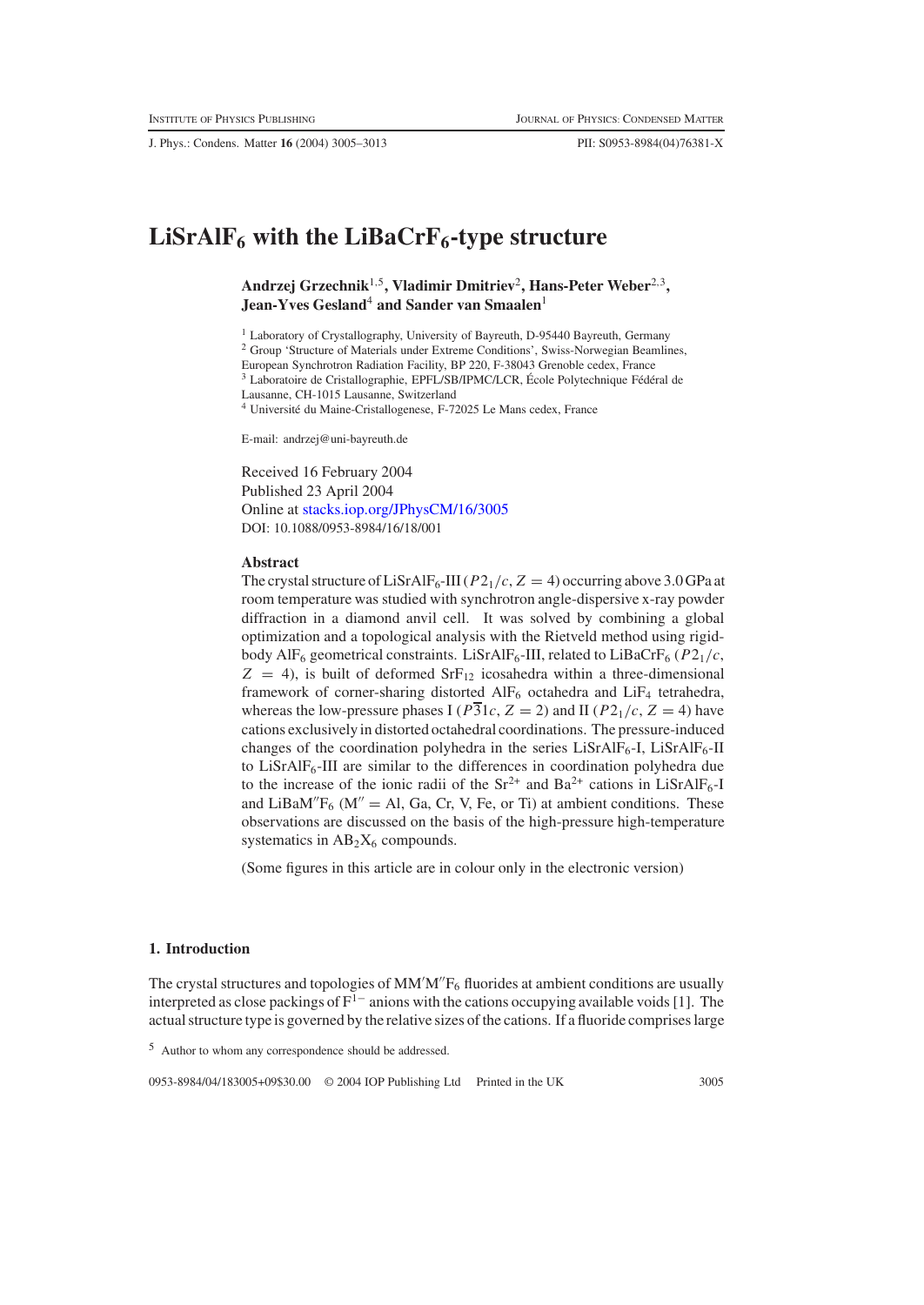cations, an alternative description has been given in terms of packings of the  $M/F_6^{3-}$  complex ions with the M and M' atoms in the voids. The colquiriite family of fluoride compounds LiM'M" $F_6$  (M' = Ca or Sr; M" = Al, Ga, or Cr), with each cation at a deformed octahedral site within the hcp arrangement of fluorines ( $P\overline{31}c$ ,  $Z = 2$ ), belongs to this group [2]. LiSrAlF<sub>6</sub> is an ordered derivative of the Li<sub>2</sub>ZrF<sub>6</sub> structure type ( $\overline{P31}m$ ,  $\overline{Z}=1$ ). The stability and distortions of the colquiriite structure at atmospheric conditions have been previously discussed on the basis of ionic radii [2, 3]. The compounds LiBaM''F<sub>6</sub> (M'' = Al, Ga, Cr, V, Fe, or Ti;  $P2_1/c$ ,  $Z = 4$ ) do not possess this structure [4]. Instead, Ba atoms are in icosahedral coordination by F atoms within a framework of corner-linked LiF<sub>4</sub> tetrahedra and  $M''F_6$  octahedra [4]. On the other hand, when the M' atoms are Mg, Mn, Co, Ni or Zn, the  $LiM'M''F_6$  fluorides have the trirutile ( $P4_2/mnm$ ,  $Z = 2$ ) or Na<sub>2</sub>SiF<sub>6</sub> ( $P321$ ,  $Z = 3$ ) type structures, with all the cations octahedrally coordinated to fluorines.

Our interest in LiSrAlF<sub>6</sub> ( $P\overline{3}1c$ ,  $Z = 2$ ) arises from the fact that it is considered to be the most promising class of materials for optical applications like laser hosts and scintillating materials [2, 3, 5]. Recently, we have reported the high-pressure structure LiSrAlF<sub>6</sub>-II ( $P2_1/c$ ,  $Z = 4$ ) that is a distorted variant of the ambient pressure polymorph (LiSrAlF<sub>6</sub>-I) stable between 1.6 and 3.0 GPa [6]. LiCaAlF<sub>6</sub> transforms to an isostructural polymorph II above about 7 GPa. The understanding of pressure-induced phase transitions, structures and optical properties of the colquiriite materials could be improved by further investigations of the transformations involving changes in coordination spheres of the cations. Phonon energies, influencing luminescence efficiencies [5], are structure dependent and could be lowered by pressure-induced phase transitions to the polymorphs with increased coordination numbers around luminescent sites. In this paper, we report on the crystal structure of  $Lis{rAIF_6}$  above 3.0 GPa studied *in situ* in a diamond anvil cell with synchrotron angle-dispersive x-ray powder diffraction. We also discuss the high-pressure high-temperature systematics of the  $AB_2X_6$ compounds.

#### **2. Experimental details**

A single crystal of LiSrAlF6, grown by the Czochralski method, was ground into a fine powder in ethanol and loaded into a diamond anvil cell with argon as a pressure transmitting medium. Angle-dispersive powder x-ray diffraction patterns were measured at room temperature on the Swiss-Norwegian Beamlines at the European Synchrotron Radiation Facility (BM1A, ESRF, Grenoble, France). Monochromatic radiation at 0.719 98 Å was used for data collection on an image plate (MAR345). The images were integrated using the program FIT2D [7] to yield diagrams of intensity versus 2θ. The ruby luminescence method [8] was used for pressure measurements.

#### **3. Results and discussion**

Diffraction patterns of  $LiSrAlF<sub>6</sub>$  at different pressures are shown in figures 1 and 2. Between 1.6 and 3.0 GPa upon compression at room temperature, the stable structure is  $LiSrAlF<sub>6</sub>-II$  $(P2<sub>1</sub>/c, Z = 4)$  [6]. Above 3.0 GPa (figure 1), there occurs a phase transition to another modification of LiSrAlF<sub>6</sub>, here called LiSrAlF<sub>6</sub>-III (figure 1). The lower (II) and higher (III) pressure phases coexist at least up to 5.7 GPa.

Structure solution of  $LiSrAlF<sub>6</sub>-III$  would have been hampered by the presence of diffraction from both phases II and III in each measured diagram above 3 GPa. A single-phase sample of LiSrAlF<sub>6</sub>-III was thus obtained by annealing at 5.7 GPa and 423 K for 3 h. Subsequently,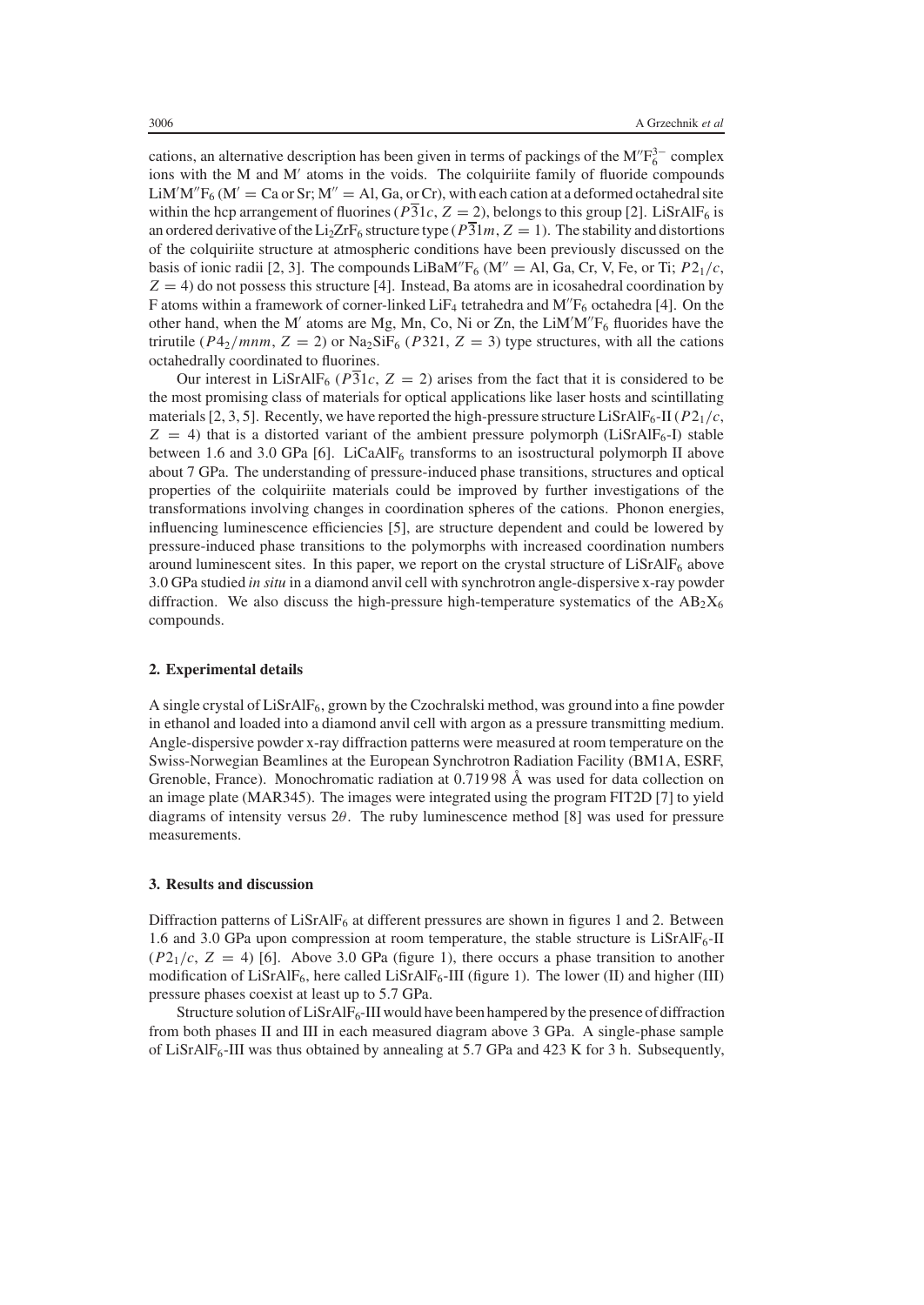

Figure 1. Selected powder patterns of LiSrAlF<sub>6</sub> upon compression with argon as a pressure medium. Reflections due to argon are marked with stars.



Figure 2. Selected powder patterns of LiSrAlF<sub>6</sub> upon decompression after annealing at 423 K for 3 h with argon as a pressure medium. Reflections due to argon are marked with stars.

the sample was allowed to cool down to room temperature and the pressure was lowered to about 3.0 GPa. Diffraction patterns were recorded at 3.6 and 2.6 GPa. They were found to be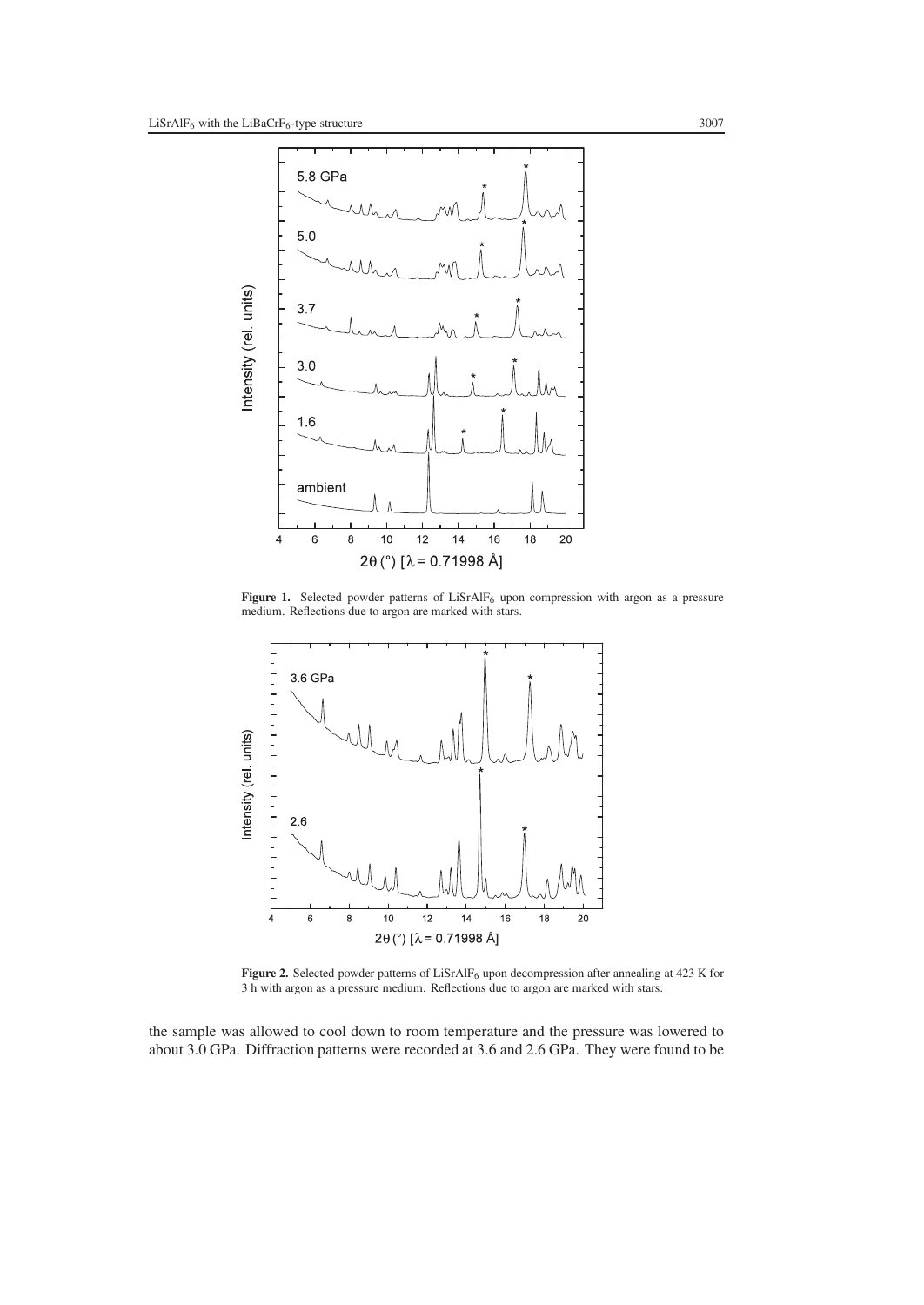

Figure 3. Pressure dependence of lattice parameters and unit cell volumes in LiSrAlF<sub>6</sub> up to 6.0 GPa. Full, half open and open symbols stand for the LiSrAlF $_6$ -I, LiSrAlF $_6$ -II and LiSrAlF $_6$ -III polymorphs, respectively. Open circles and diamonds stand for the data upon compression and decompression, respectively. For clarity, the unit cell volumes of the monoclinic phases are divided by a factor of two. The curve represents the equation-of-state fit to the unit cell volumes of LiSrAlF6 -I and  $LiSrAlF<sub>6</sub>$ -II [6].

entirely due to the phase III (figure 2). At still lower pressures,  $LiSrAlF<sub>6</sub>-III$  transforms back to LiSrAlF<sub>6</sub>-II. The pattern collected at 2.6 GPa after annealing upon decompression was used for indexing. The first 20 reflections were indexed using the program DICVOL91 [9] with a monoclinic unit cell:  $a = 5.1542(6)$  Å,  $b = 9.795(1)$  Å,  $c = 8.126(1)$  Å,  $\beta = 90.29(1)$ °,  $V = 410.3(2)$   $\AA^3$ ,  $M(20) = 14.0$ ,  $F(20) = 42.9(0.0097, 48)$ . The systematic absences indicated that the space group is  $P2_1/c$  [10].

The pressure dependence of the lattice parameters in LiSrAlF<sub>6</sub>-I ( $P\overline{3}1c$ ,  $Z = 2$ ), LiSrAlF<sub>6</sub>-II ( $P2_1/c$ ,  $Z = 4$ ) and LiSrAlF<sub>6</sub>-III ( $P2_1/c$ ,  $Z = 4$ ) is plotted up to about 6 GPa in figure 3. The compression data for both LiSrAlF<sub>6</sub>-I and LiSrAlF<sub>6</sub>-II to 3 GPa could be fitted by a common Birch equation of state [6, 11], resulting in the zero-pressure bulk modulus  $B_0 = 49(1)$  GPa  $(B' = 4.0$  and  $V_0 = 229.51 \text{ Å}^3$ . However, there is a discontinuity in the pressure evolution of the unit cell volumes at the phase transition II  $\rightarrow$  III with a relative volume change of 6% at 3.0 GPa. This result shows that the phase transformation  $II \rightarrow III$  is of first order and that major structural rearrangements can be expected, despite the fact that  $LisrAIF_6-II$  and  $LiSrAlF<sub>6</sub>-III$  have the same space group and the same number of formula units in the unit cell  $(P2<sub>1</sub>/c, Z = 4).$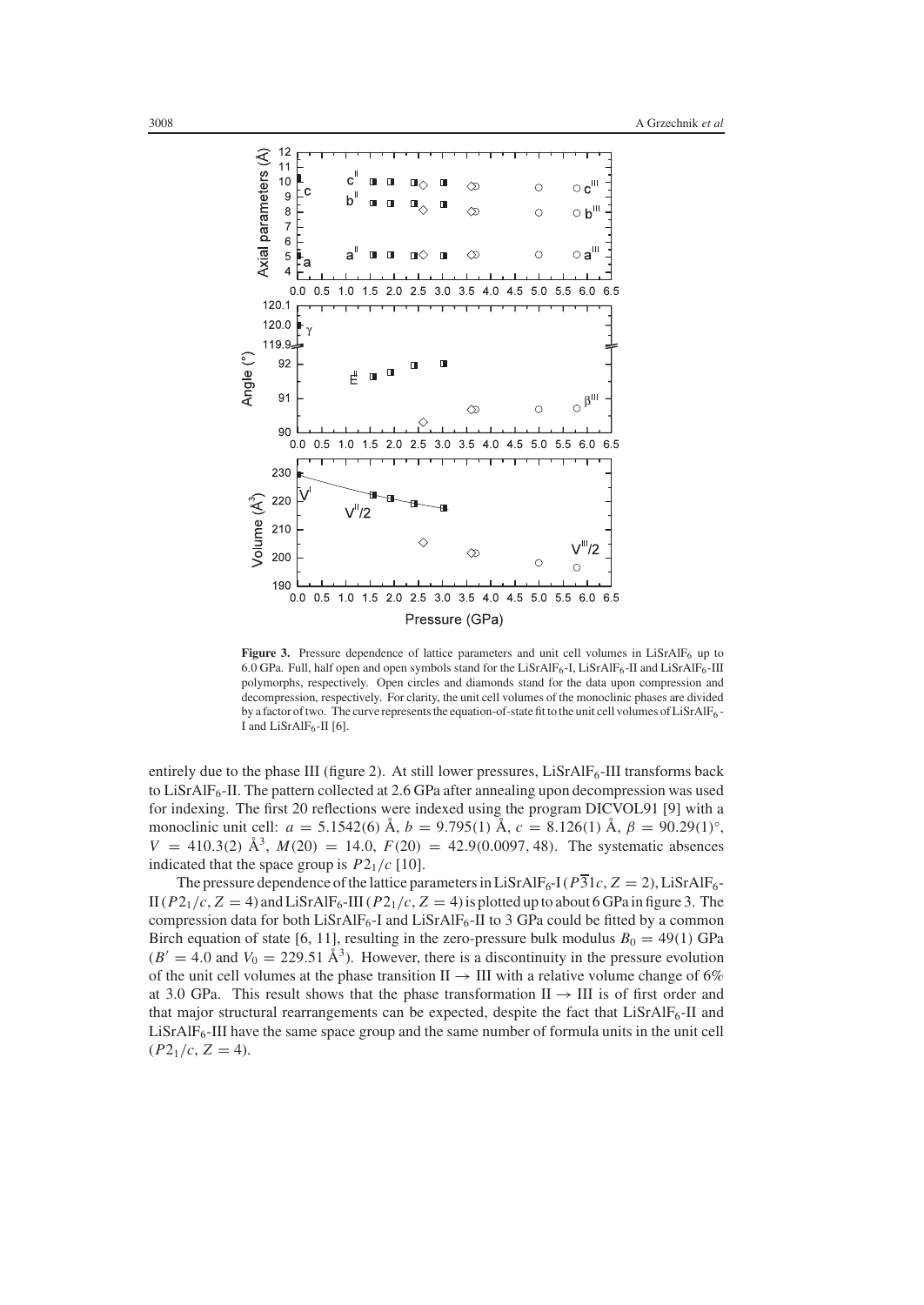

**Figure 4.** Observed, calculated and difference x-ray powder patterns for LiSrAlF<sub>6</sub>-III ( $P2_1/c$ ,  $Z = 4$ ) at 2.6 GPa as obtained after the final Rietveld refinement. Vertical markers indicate the positions of Bragg reflections. The  $2\theta$  regions  $14.40°-14.88°$  and  $16.70°-17.30°$ , in which two reflections due to argon are observed, were excluded from the Rietveld refinement.

The crystal structure of  $LiSrAlF<sub>6</sub>-III$  was partially solved with the global optimization algorithm FOX [12] against the pattern collected at 2.6 GPa upon decompression (figures 2 and 4). Since the ratio of the number of observed Bragg peaks to the number of structural parameters was expected to be very low (50 reflections, all atoms in the general positions 4e), the number of optimized parameters was drastically reduced by introducing an octahedron around the Al atoms with Al–F bond distances initially equal to 1.8 Å, i.e. equal to the average distances in the ambient pressure structure LiSrAlF<sub>6</sub>-I ( $P\overline{3}1c$ ,  $Z = 2$ ) [2] and in pressure-induced LiSrAlF<sub>6</sub>-II ( $P2_1/c$ ,  $Z = 4$ ) [6]. Bonding and angular distortions of the  $AF_6$  octahedra, i.e. the  $AIF_6^{3-}$  complex anion [1], were accounted for by relaxing delta and sigma parameters in the program FOX [12]. The solution was reached in about 150 000 trial configurations. However, the Li atoms could not be properly located using this method and some of the Li–F distances were anomalously short. Thus, the entire procedure was carried out without the Li atoms to obtain the  $SrAlF_6^{1-}$  sublattice.

The topological analysis of the globally optimized  $SrAlF_6^{1-}$  sublattice with all the atoms at the general positions 4e was carried out using the program DIRICHLET of the TOPOS package [13]. Voronoi–Dirichlet polyhedra (VDP) for the first coordination spheres of the fluorine sublattice were constructed to determine its geometric and topological characteristics. Each of the six non-equivalent fluorine atoms was chosen in turn to be at the origin of the sublattice in the search for the VDP vertices that represent the voids in the crystal structure, i.e. in the anionic F<sup>1−</sup> sublattice. The globally optimized coordinates of the Sr and Al atoms were easily identified as some of the VDP vertices. The coordinates of the remaining VDP vertices and their connectivities, i.e. distances between the voids and the  $Sr^{2+}$ ,  $Al^{3+}$  and  $F^{1-}$ ions, respectively, were further scrutinized to obtain atomic coordinates for the lithium atoms. This procedure was based on the principle that cations tend to be arranged as uniformly as possible in the space available [1]. The only voids for which the hypothetical Li–Li, Li–Sr and Li–Al distances in the cationic sublattice as well as the hypothetical Li–F bond lengths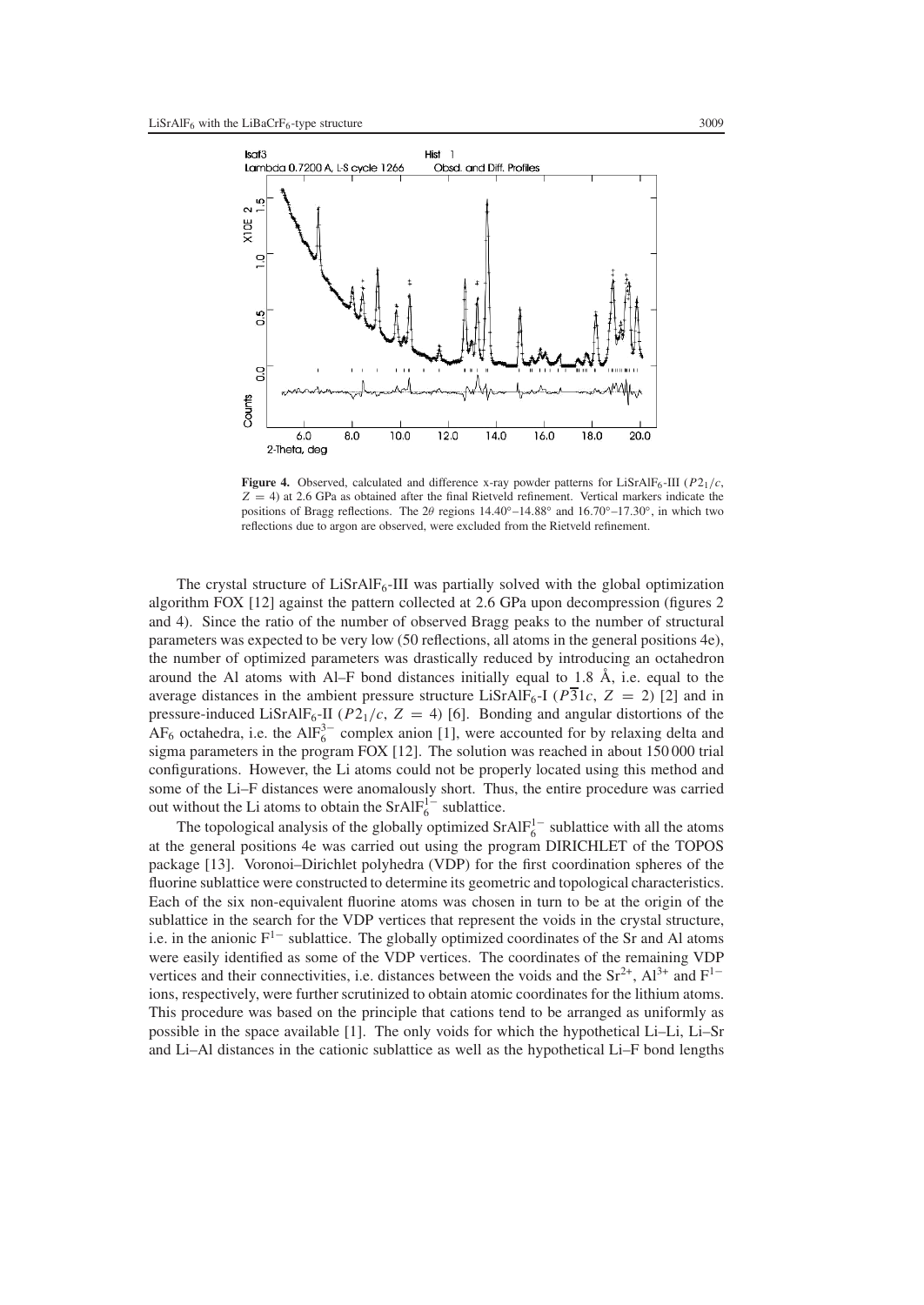

**Figure 5.** Projections of the crystal structure of LiSrAlF<sub>6</sub>-III ( $P2_1/c$ ,  $Z = 4$ ).

were crystallographically acceptable [1, 13], turned out to be the ones with the tetrahedral coordination to the F atoms. The voids with the octahedral coordination possessed too short distances to the  $Sr^{2+}$  and  $Al^{3+}$  cations.

The complete LiSrAlF<sub>6</sub>-III structural model, i.e. the globally optimized SrAlF<sup>1</sup><sup>-</sup> substructure and the  $Li^{1+}$  cations from the crystal topology considerations, was subsequently used for the structure refinement against the observed pattern at 2.6 GPa with the Rietveld method using the program GSAS [14] (figure 4). The best fit was obtained at  $R_{wp} = 19.67\%$ ,  $R_p = 9.94\%$ , and  $R(F^2) = 15.61\%$  (the residuals  $R_{wp}$  and  $R_p$  have been calculated with the background eliminated, see the GSAS manual). To reduce the number of structural variables, a rigid AlF6 octahedron centred at the Al atom was introduced. The GEOMETRY subroutine was used to determine the orthonormal coordinates and rotation angles  $R_1(X)$ ,  $R_2(Y)$ , and  $R_3(Z)$ for the AlF<sup> $-3$ </sup> complex anion. The refined parameters for the rigid body were:  $R_1(X)$ ,  $R_2(Y)$ and  $R_3(Z)$  rotation angles,  $T(X)$ ,  $T(Y)$  and  $T(Z)$  translations, and an isotropic translational tensor  $(T_{11} = T_{22} = T_{33})$  in the TLS formalism. The additional variables were: Li and Sr atomic positions, the isotropic thermal parameter for the Sr atom  $U_i/U_e * 100 = 1.6(4)$ , lattice parameters, scale factor and Stephens profile function [15]. The conventional fractional coordinates for all the atoms and selected interatomic distances are given in table 1.

The crystal structure of  $LiSrAlF<sub>6</sub>-III$  in different projections is shown in figure 5. It consists of corner-sharing distorted  $\text{AlF}_6$  octahedra and  $\text{LiF}_4$  tetrahedra forming a three-dimensional network. The shortest  $\text{AlF}_6$  inter-octahedral F–F distance is 2.44 Å. The Sr atoms are no longer octahedrally coordinated to the fluorine atoms in a distorted hcp array. Instead, the coordination polyhedron around the Sr atoms could be considered as a largely deformed  $SrF<sub>12</sub>$ icosahedron (figure 6). The twelve distances to fluorines in the first coordination sphere of the strontium atoms vary from 2.27 to 3.42 Å, with the average Sr–F distance of 2.75 Å. Three Sr–F bond lengths are larger than 3.0 Å. The Sr–F average for the remaining nine is 2.59 Å. The average Sr–F distance in the SrF<sub>6</sub> octahedra in phases I ( $P\overline{3}1c$ ,  $Z = 2$ ) and II ( $P2<sub>1</sub>/c$ ,  $Z = 4$ ) are 2.42 Å [2] and 2.43 Å [6], respectively. The average Li–F bond length of 1.86 Å in the LiF<sub>4</sub> tetrahedra in LiSrAlF<sub>6</sub>-III is shorter than the Li–F distances in LiF<sub>6</sub> octahedra in the phases I (2.02 Å) [2] and II (2.08 Å) [6].

The pressure-induced structure of LiSrAlF<sub>6</sub>-III resembles the structure of the LiBaM'<sup>F</sup><sub>6</sub> compounds ( $M'' = Al$ , Ga, Cr, V, Fe, or Ti) at ambient conditions [4]. In this type,  $BaF_{12}$ icosahedra are within a framework of corner-linked  $LiF_4$  tetrahedra and  $M''F_6$  octahedra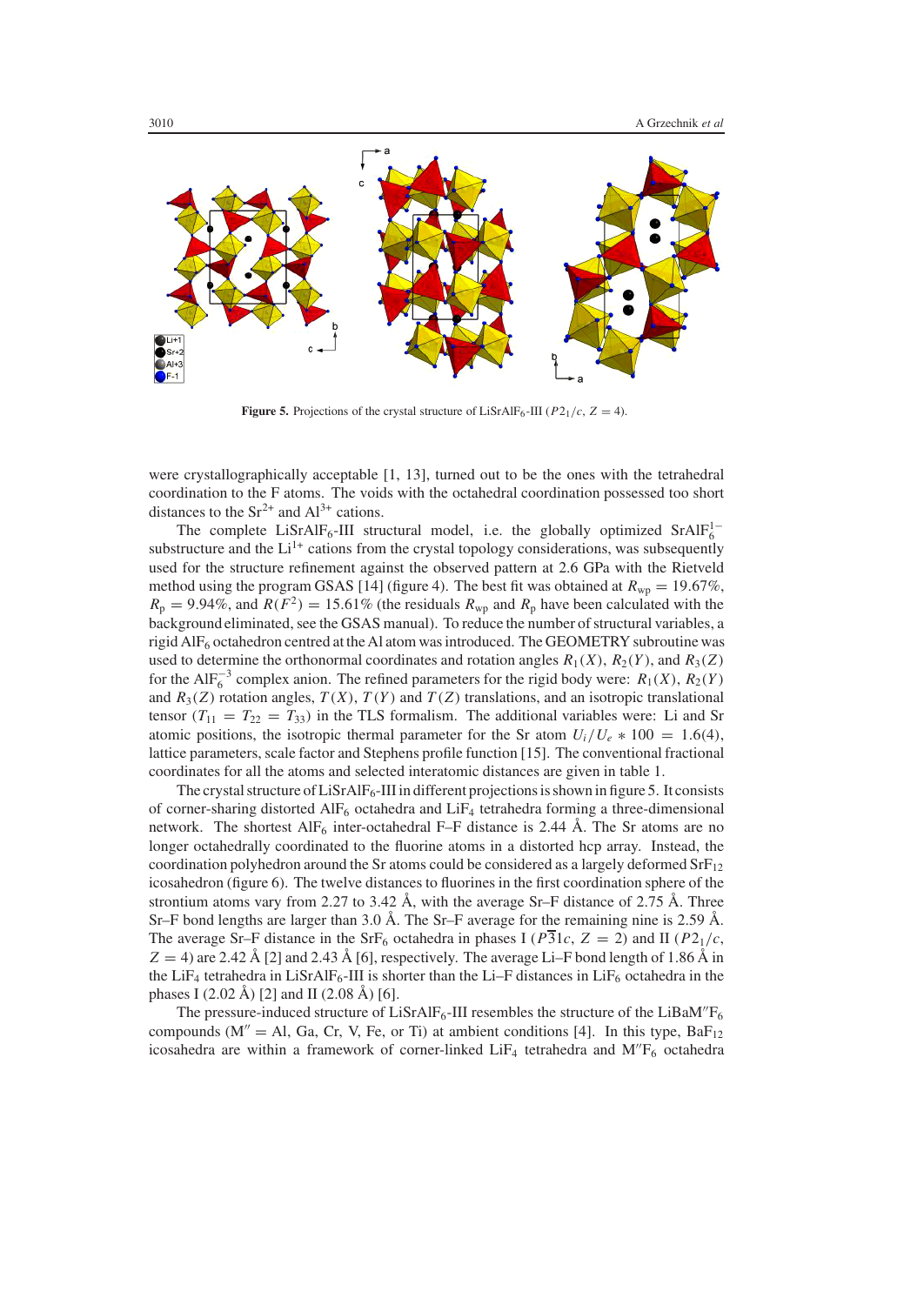

**Figure 6.** SrF<sub>12</sub> and BaF<sub>12</sub> coordinations in LiSrAlF<sub>6</sub>-III and LiBaCrF<sub>6</sub> [4], respectively.

**Table 1.** Structural parameters for LiSrAlF<sub>6</sub>-III ( $P2_1$ /,  $Z = 4$ ) at 2.6 GPa—*a* = 5.1539(7) Å,  $b = 9.798(2)$  Å,  $c = 8.139(1)$  Å,  $\beta = 90.31(2)°$ . Estimated standard deviations are given in parenthesis.

| Atom                   | $\mathcal{X}$ | $\mathcal{Y}$ | Z,            |
|------------------------|---------------|---------------|---------------|
| Li                     | 0.242(26)     | 0.589(16)     | 0.181(17)     |
| Sr                     | 0.3206(12)    | 0.1977(6)     | $-0.0003(16)$ |
| A <sub>1</sub>         | 0.2221(27)    | 0.9051(14)    | 0.2501(16)    |
| F1                     | 0.069(4)      | 0.0753(16)    | 0.2626(31)    |
| F2                     | 0.348(4)      | 0.9130(25)    | 0.4512(18)    |
| F3                     | 0.4917(34)    | 0.9854(20)    | 0.1633(22)    |
| F <sub>4</sub>         | 0.095(4)      | 0.8712(26)    | 0.0422(17)    |
| F <sub>5</sub>         | $-0.0862(29)$ | 0.8358(21)    | 0.3229(22)    |
| F <sub>6</sub>         | 0.3792(34)    | 0.7374(16)    | 0.2378(34)    |
| Selected distances (Å) |               |               |               |
| $Li-F1$                | 1.67(14)      | $Li-F2$       | 2.93(15)      |
| $Li-F2$                | 1.96(15)      | $Li-F3$       | 2.12(12)      |
| $Li-F5$                | 2.61(15)      | $Li-F6$       | 1.68(15)      |
| $Sr-F1$                | 2.780(27)     | $Sr-F1$       | 3.214(22)     |
| $Sr-F2$                | 2.741(24)     | $Sr-F3$       | 2.620(21)     |
| $Sr-F3$                | 2.435(20)     | $Sr-F4$       | 3.422(27)     |
| $Sr-F4$                | 2.270(19)     | $Sr-F4$       | 3.107(20)     |
| $Sr-F5$                | 2.322(20)     | $Sr-F5$       | 2.903(23)     |
| $Sr-F6$                | 2.659(29)     | $Sr-F6$       | 2.563(27)     |
| $AI-F1$                | 1.848 43(24)  | $AI-F2$       | 1.76048(30)   |
| $AI-F3$                | 1.749 42(23)  | $AI-F4$       | 1.84106(31)   |
| $AI-F5$                | 1.829 46(25)  | Al–F6         | 1.834 65(24)  |

( $P2_1/c$ ,  $Z = 4$ ). The packing of M'F<sub>6</sub> octahedra and LiF<sub>4</sub> tetrahedra in LiSrAlF<sub>6</sub>-III and LiBaCrF<sub>6</sub> are very similar. The BaF<sub>12</sub> icosahedra in LiBaM'<sup>F</sup><sub>6</sub> at ambient conditions are less distorted than the  $SrF_{12}$  icosahedron in LiSrAlF<sub>6</sub>-III at high pressures (figure 6). The Ba–F distances in LiBaCrF<sub>6</sub> range from 2.6 to 3.17 Å, with only three B–F bond lengths exceeding 3.0 Å. The average Li–F bond length in the LiF<sub>4</sub> tetrahedra is 1.87 Å.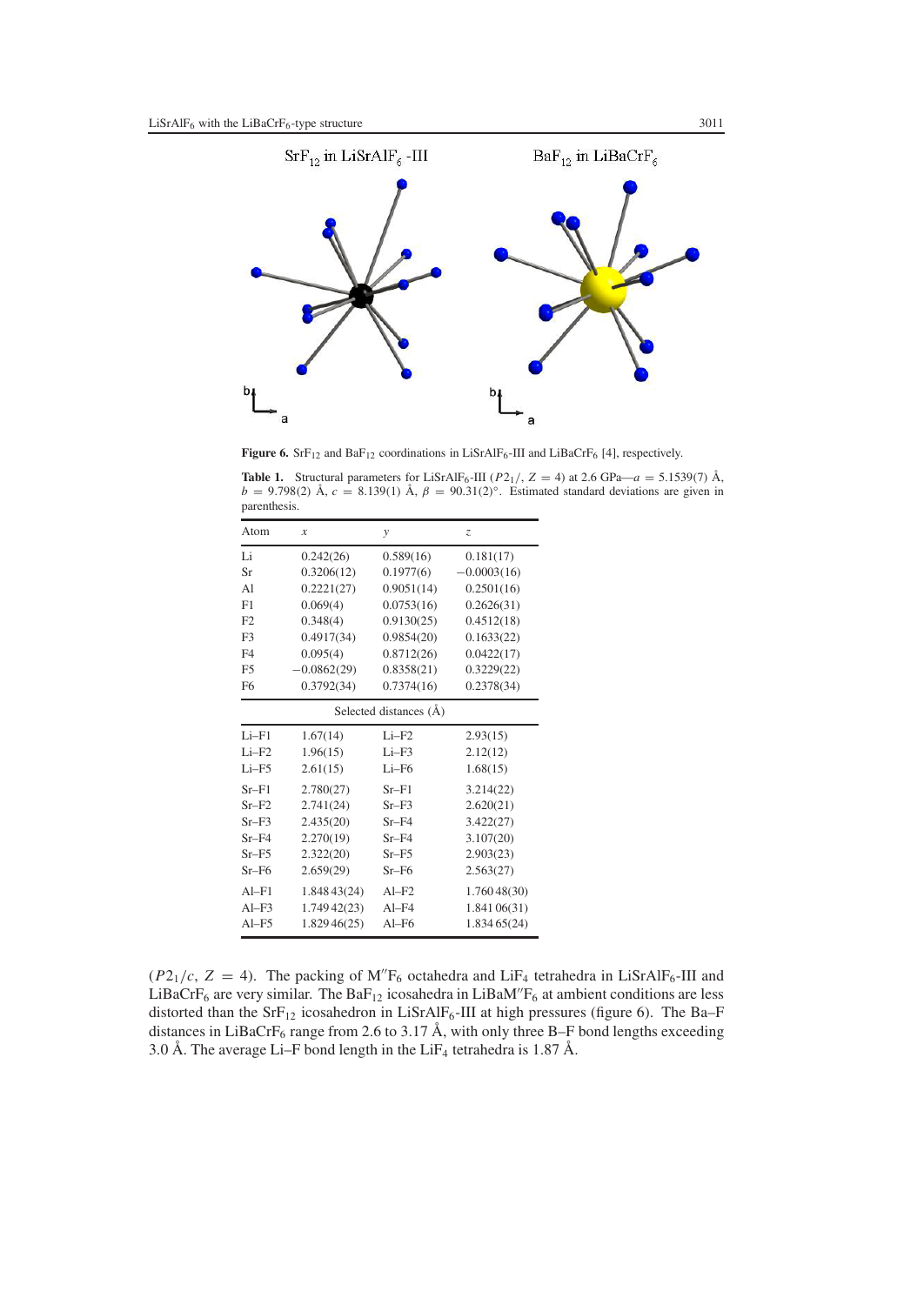Galy and Anderson [16] proposed simple high-pressure high-temperature transformation mechanisms of the Li<sub>2</sub>ZrF<sub>6</sub> type ( $P\overline{31}m$ ,  $Z = 1$ ) through cation rearrangements in the hcp anion array. They also constructed a tentative pressure–temperature phase diagram for the ternary compounds of general formula  $AB_2X_6$ . Accordingly, the  $Li_2ZrF_6$  structure would be a high-pressure variant of the trirutile  $(P4<sub>2</sub>/mm, Z = 2)$  or Na<sub>2</sub>SiF<sub>6</sub> (*P*321, *Z* = 3) types. Moreover, the  $AB_2X_6$  materials would be expected to transform to the columbite  $FeNb_2O_4$ structure (*Pbcn*,  $Z = 4$ ) that is an ordered analogue of the  $\alpha$ -PbO<sub>2</sub> type (*Pbcn*,  $Z = 4$ ). These phase transitions are analogous to the ones for the  $AX<sub>2</sub>$  compounds as the rutile-type phases transform to the  $\alpha$ -PbO<sub>2</sub> structure at high pressures [17, 18]. In each of these structures, all the cations are octahedrally coordinated to the anions [16–19]. The transformations trirutile  $\rightarrow$  Li<sub>2</sub>ZrF<sub>6</sub> or Na<sub>2</sub>SiF<sub>6</sub>  $\rightarrow$  Li<sub>2</sub>ZrF<sub>6</sub> would correspond to the substitution of the M' atoms in the LiM'M''F<sub>6</sub> fluorides at atmospheric conditions. The LiM'M''F<sub>6</sub> compounds (M'' = Al, Ga, V, Cr, Fe) have the trirutile or  $Na<sub>2</sub>SiF<sub>6</sub>$  structures at atmospheric conditions when the M' atoms ( $M' = Mg$ , Mn, Co, Ni or Zn) are relatively small, while the colquirite structure, an ordered variant of the  $Li_2ZrF_6$  type, occurs when the M' atoms are Ca or Sr (M'' = Al, Ga or Cr) [2, 4].

It has been recently shown that the mechanism of phase transitions in the  $AB_2X_6$ compounds through cation rearrangements in the octahedral voids of the anion hcp array at high pressures and high temperatures as proposed by Galy and Anderson [16] is too limited [20]. Li<sub>2</sub>ZrF<sub>6</sub> transforms into a polymorph related to the Li<sub>2</sub>TbF<sub>6</sub> type ( $P2_1/c$ ,  $Z = 4$ ) [20, 21], in which the zirconium atoms have a bicapped trigonal prismatic coordination forming edgesharing chains along the *a* axis. Alternatively, the polyhedron around the Zr atoms can be described as a distorted Archimedean square antiprism. The  $Li<sup>1+</sup>$  cations are in two types of coordination: octahedra and square pyramids. The  $Li<sub>2</sub>ZrF<sub>6</sub>$  structure of the  $Li<sub>2</sub>TbF<sub>6</sub>$ type [20] could be compared with the one of  $\gamma$ -Na<sub>2</sub>UF<sub>6</sub> (*Immm*,  $Z = 2$ ), derived from the ordered fluorite structure [21]. The cubes around the U atoms correspond to the Archimedean antiprisms in the  $Li<sub>2</sub>TbF<sub>6</sub>$  type due to displacements of fluorines in the  $(a, c)$  planes.

The results of our studies on the high-pressure behaviour of  $LiSrAlF<sub>6</sub>$  also demonstrate the deficiencies of the previously proposed  $P-T$  phase diagram for the  $AB_2X_6$  compounds [16]. The pressure-induced coordination change around the strontium atoms during the phase transitions LiSrAlF<sub>6</sub>-I  $\rightarrow$  LiSrAlF<sub>6</sub>-II  $\rightarrow$  LiSrAlF<sub>6</sub>-III is associated with the decrease of the coordination number of the lithium atoms from 6 to 4. These transformations correspond to the ones at ambient conditions due to the increase of the ionic radii for the  $Sr^{2+}$  and  $Ba^{2+}$ cations in the series LiSrAlF<sub>6</sub>-I and LiBaM'<sup>F</sup><sub>6</sub> (M' = Al, Ga, Cr, V, Fe or Ti) [2, 4]. The structure of  $LiSrAlF<sub>6</sub>-III$  could be quenchable to ambient conditions when the Sr atoms are partially substituted by the Ba atoms in the solid solution series LiSr<sub>1−*x*</sub>Ba<sub>*x*</sub>AlF<sub>6</sub>. The pressureinduced coordination changes in pure  $LiSrAlF<sub>6</sub>$  as well as the high-pressure synthesis of the  $Li(Sr, Ba)AlF<sub>6</sub>$  compounds should thus yield materials with higher cross sections for dopant optical emissions [2].

### **Acknowledgment**

Experimental assistance from the staff of the Swiss-Norwegian Beamlines at ESRF is gratefully acknowledged.

#### **References**

- [1] Peresypkina E V and Blatov V A 2003 *Acta Crystallogr.* B **59** 361
- [2] Yin Y and Keszler D A 1992 *Chem. Mater.* **4** 645